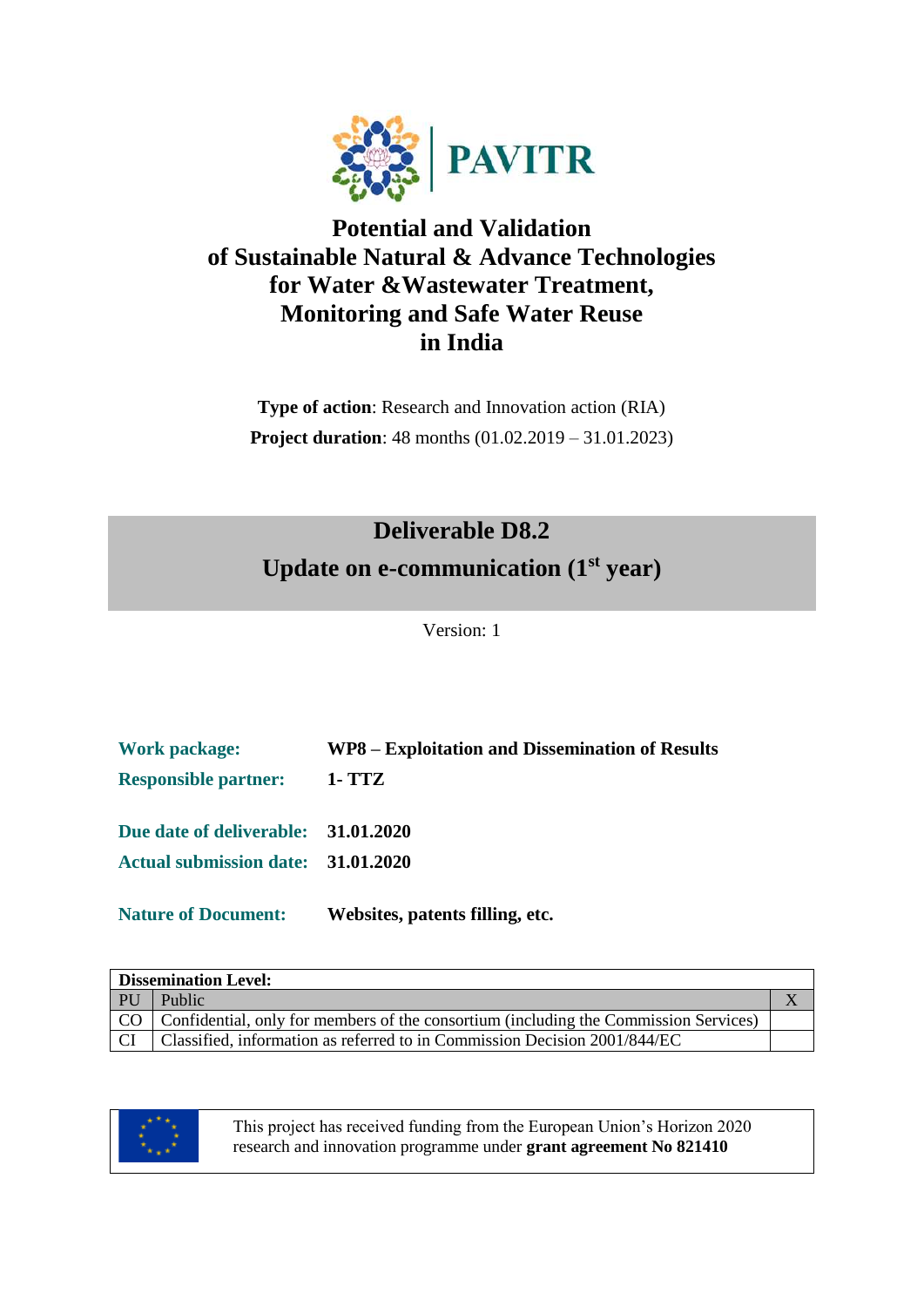

# **Document change history**

| <b>Version</b> | <b>Date</b> | <b>Author</b>        | <b>Description</b>                                                                 |
|----------------|-------------|----------------------|------------------------------------------------------------------------------------|
|                | 31.01.2020  | Marie Shrestha (TTZ) | $1st$ version with input from<br>BIOAZUL, PESSL, AIMEN,<br><b>IRIDRA, BOKU, AU</b> |
|                |             |                      |                                                                                    |
|                |             |                      |                                                                                    |
|                |             |                      |                                                                                    |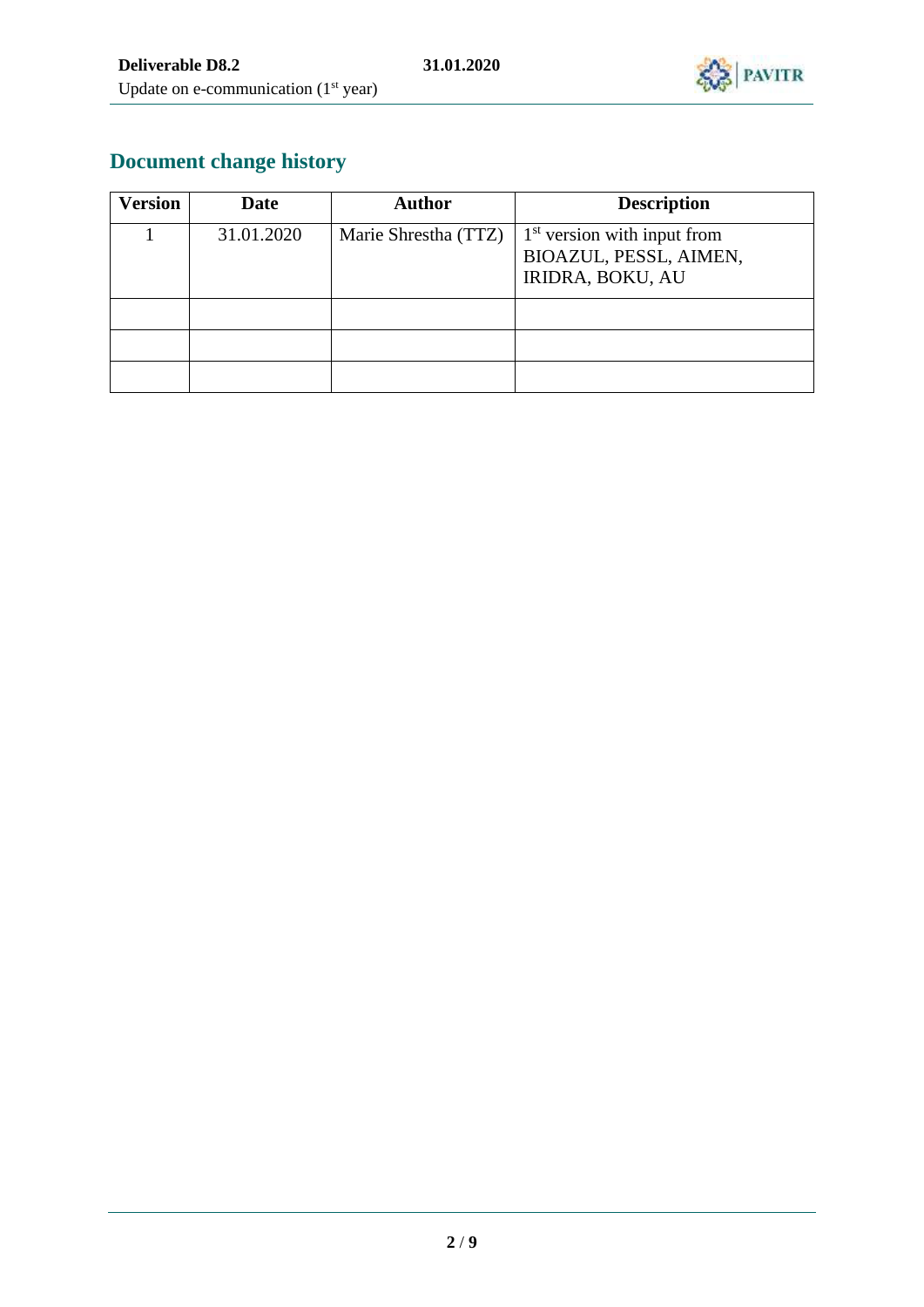

### **Table of content**

| 3. DISSEMINATION AND COMMUNICATION ACTIVITIES (1ST YEAR)  5 |  |
|-------------------------------------------------------------|--|
|                                                             |  |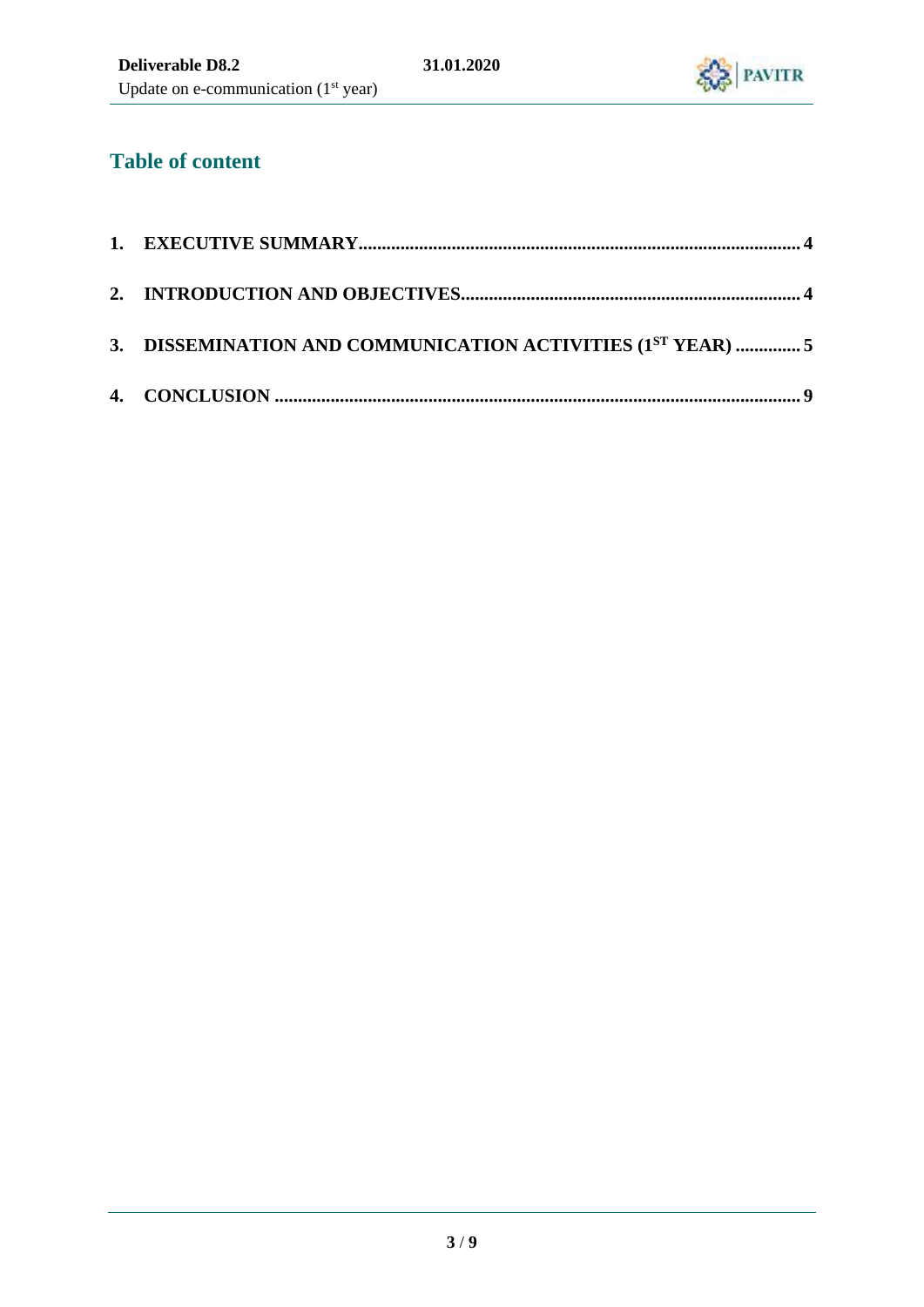

#### <span id="page-3-0"></span>**1. Executive Summary**

Deliverable D8.2 is listing the dissemination and communication activities implemented during the  $1<sup>st</sup>$  year of the PAVITR project (01.02.2019-31.01.2020).

Most publications addressed to general public were released along the Kick-Off Meeting in February 2019 and the first Technical Meeting in November 2019.

#### <span id="page-3-1"></span>**2. Introduction and objectives**

The objective of deliverable D8.2 is to list the dissemination and communication activities implemented during the 1st year of the PAVITR project.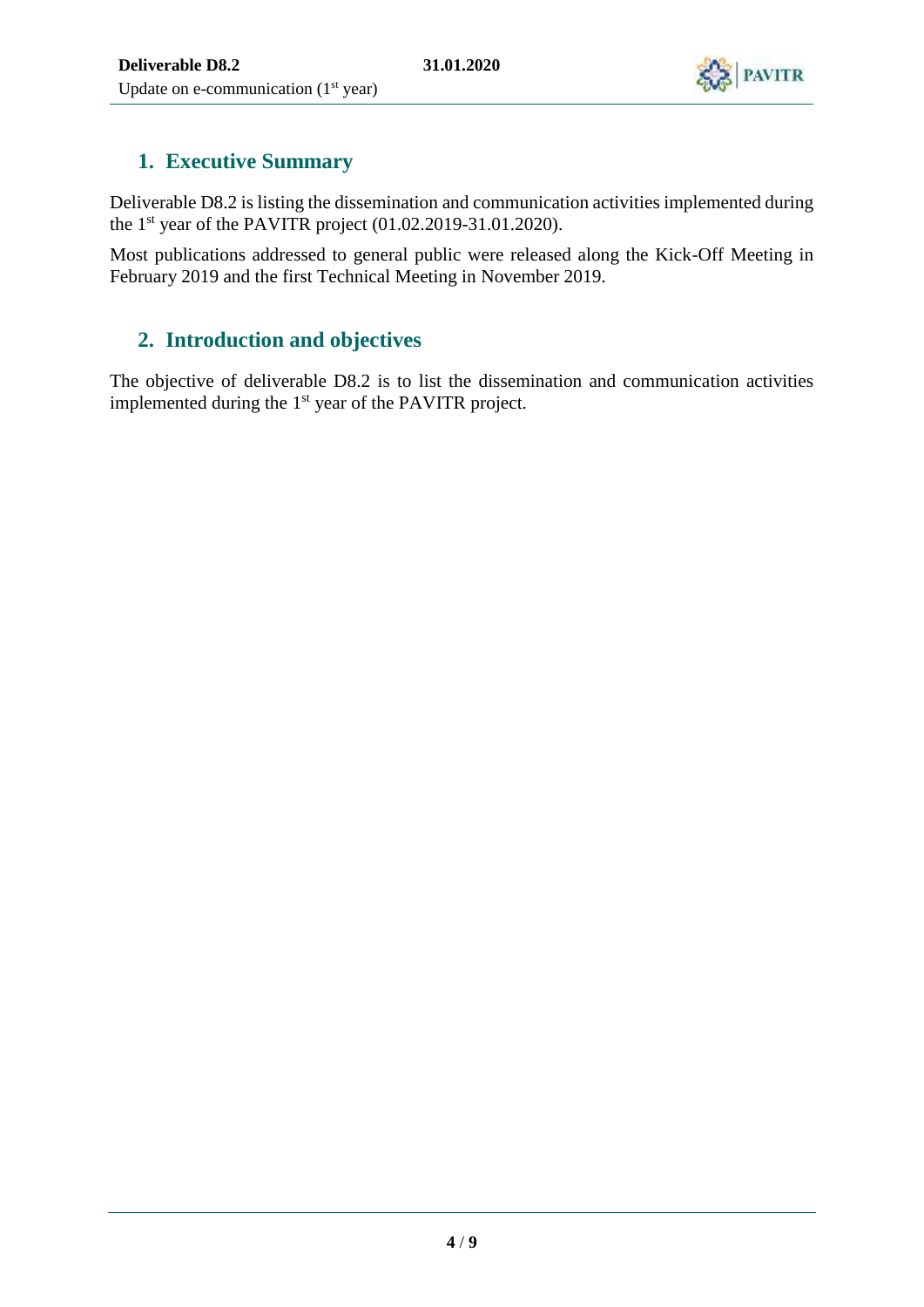

# **3. Dissemination and Communication activities (1st year)**

<span id="page-4-0"></span>

|     | <b>Date</b> | <b>Dissemination Activity</b>                                                                                                                                          | <b>Type of Audience</b> | <b>Partner</b> in<br>charge | <b>Category of</b><br>activity | Link                                                                                                                                                                                    |
|-----|-------------|------------------------------------------------------------------------------------------------------------------------------------------------------------------------|-------------------------|-----------------------------|--------------------------------|-----------------------------------------------------------------------------------------------------------------------------------------------------------------------------------------|
|     | 26.11.2018  | Publication from EU-EASME: "11 new<br>environment and resources projects to share<br>€29 million of EU funding"                                                        | General Public          | <b>EU-EASME</b>             | Press release                  | https://ec.europa.eu/easme/en/news/11-new-environment-and-<br>resources-projects-share-29-million-eu-funding                                                                            |
| 2.  | 01.02.2019  | Information about the PAVITR project on<br>AIMEN's website                                                                                                             | General Public          | <b>AIMEN</b>                | Press release                  | https://www.aimen.es/proyectos/pavitr                                                                                                                                                   |
| 3.  | 01.02.2019  | Information about the PAVITR project on<br><b>IRIDRA's website</b>                                                                                                     | General Public          | <b>IRIDRA</b>               | Press release                  | http://www.iridra.eu/en/ricerca-e-sviluppo-en/progetti-eu-en/pavitr-<br>en.html                                                                                                         |
| 4.  | 01.02.2019  | Information about the PAVITR project on<br><b>BOKU's website</b>                                                                                                       | General Public          | <b>BOKU</b>                 | Press release                  | https://forschung.boku.ac.at/fis/suchen.projekt_uebersicht?sprache_i<br>n=de&menue_id_in=300&id_in=12353                                                                                |
| 5.  | 01.02.2019  | Information about the PAVITR project on<br>UPC's website                                                                                                               | General Public          | <b>UPC</b>                  | Press release                  | https://gemma.upc.edu/europeans-projects                                                                                                                                                |
| 6.  | 12.02.2019  | Launch of PAVITR Facebook account:<br>82 likes; 90 followers; 654 views; 5218 post<br>reached after one year (31.01.2020)                                              | General Public          | <b>IRIDRA</b>               | Social Media                   | https://www.facebook.com/PAVITR.H2020/                                                                                                                                                  |
| 7.  | 12.02.2019  | Launch of PAVITR Linkedin account<br>204 users; 1857 visualization; 36 followers<br>after one year (31.01.2020)                                                        | General Public          | <b>IRIDRA</b>               | Social Media                   | https://www.linkedin.com/company/13070069                                                                                                                                               |
| 8.  | 14.02.2019  | Tweet about the PAVITR Kick-Off Meeting in<br>AIMEN's corporative twitter account                                                                                      | General Public          | <b>AIMEN</b>                | Social Media                   | https://twitter.com/aimenct/status/1095728315497934849                                                                                                                                  |
| 9.  | 14.02.2019  | Publication from EU-EEAS: "EU - India to<br>jointly fund seven research and innovation<br>projects to the tune of EUR 40 million to tackle<br>urgent water challenges" | General Public          | <b>EU-EEAS</b>              | Press release                  | https://eeas.europa.eu/delegations/india/58099/eu-india-jointly-<br>fund-seven-research-and-innovation-projects-tune-eur-40-million-<br>tackle-urgent_en                                |
| 10. | 14.02.2019  | Article in Press Trust of India "EU-India to<br>jointly fund 7 research and innovation projects<br>to tackle water challenges"                                         | General Public          | EU                          | Press release                  | https://www.business-standard.com/article/pti-stories/eu-india-to-<br>jointly-fund-7-research-and-innovation-projects-to-tackle-water-<br>challenges-119021400590 1.html                |
| 11. | 15.02.2019  | Information about the PAVITR project on<br>extendaplus                                                                                                                 | General Public          | <b>BIOAZUL</b>              | Press release                  | https://extendaplus.es/bioazul/proyectos/pavitr-validacion-y-<br>monitorizacion-de-tecnologias-sostenibles-para-el-tratamiento-y-<br>reutilizacion-segura-de-aguas-residuales-en-india/ |
| 12. | 15.02.2019  | Information about the PAVITR project on<br>PANIWATER website                                                                                                           | General Public          |                             | Press release                  | https://paniwater.eu/india-eu-projects/                                                                                                                                                 |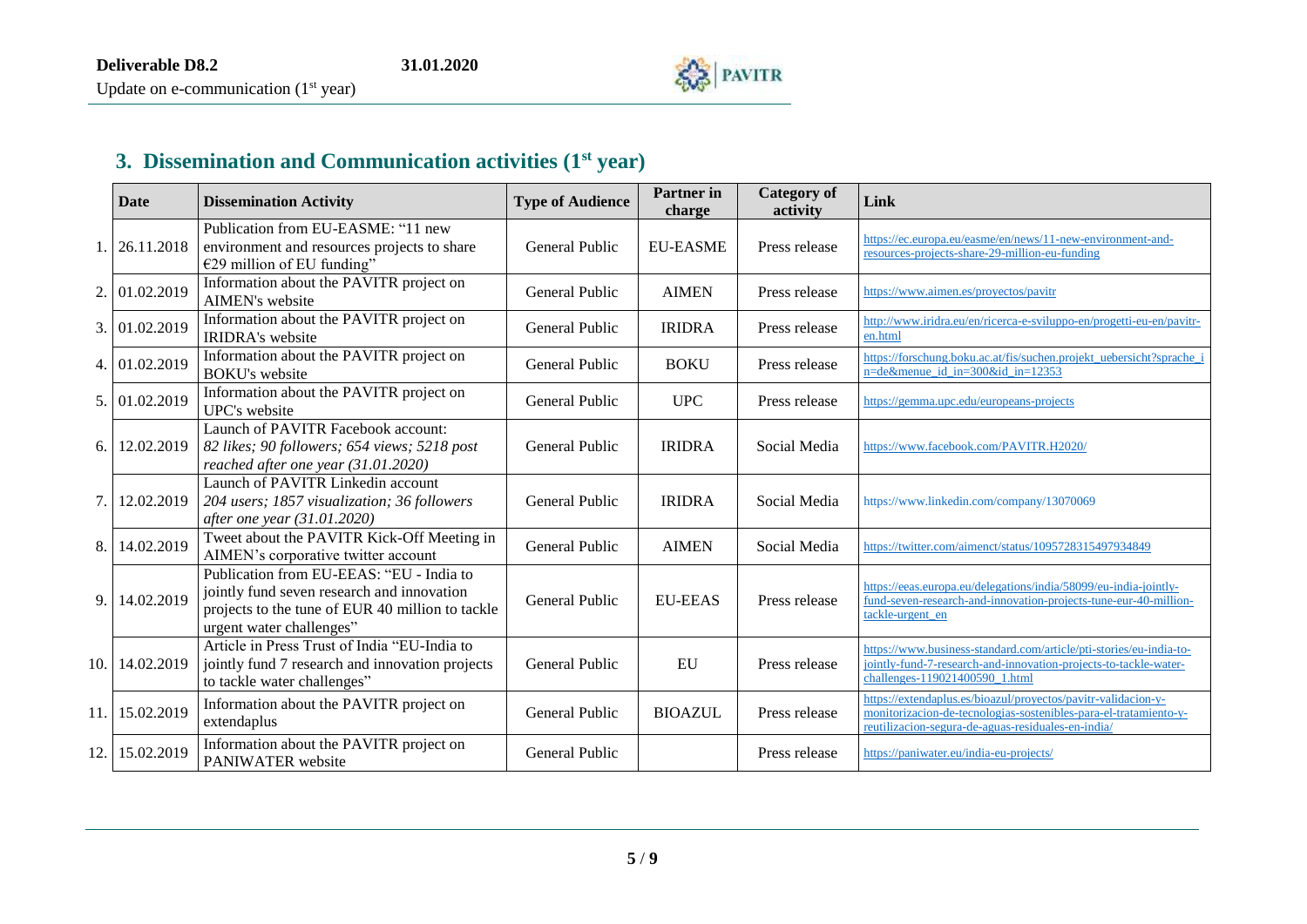

|     | <b>Date</b> | <b>Dissemination Activity</b>                                                                                                                                                                                                                                                                                                                  | <b>Type of Audience</b> | <b>Partner</b> in<br>charge | <b>Category</b> of<br>activity | Link                                                                                                       |
|-----|-------------|------------------------------------------------------------------------------------------------------------------------------------------------------------------------------------------------------------------------------------------------------------------------------------------------------------------------------------------------|-------------------------|-----------------------------|--------------------------------|------------------------------------------------------------------------------------------------------------|
| 13. | 18.02.2019  | Publication about PAVITR Kick-Off meeting<br>on ESF's Facebook account                                                                                                                                                                                                                                                                         | General Public          | <b>ESF</b>                  | Press release                  | https://www.facebook.com/EcosanServicesFoundation/                                                         |
| 14. | 29.03.2019  | Publication about PAVITR Kick-Off meeting<br>on AUTARCON's Facebook account                                                                                                                                                                                                                                                                    | General Public          | <b>AUTARCON</b>             | Press release                  | https://de-de.facebook.com/pg/autarconotter/posts/                                                         |
| 15. | 29.03.2019  | Publication from AUTARCON about PAVITR<br>Kick-Off meeting                                                                                                                                                                                                                                                                                     | General Public          | <b>AUTARCON</b>             | Press release                  | https://www.foodbevg.com/DE/Kassel/293979784010420/AUTAR<br>$\overline{CON}$                               |
| 16. | 29.03.2019  | Information about PAVITR project in LOTUS<br>project communication                                                                                                                                                                                                                                                                             | General Public          | <b>AUTARCON</b>             | Press release                  | https://www.lotus-india.eu/wp-<br>content/uploads/2019/04/LOTUS Project-Communication-2 Mar-<br>2019-1.pdf |
| 17. | 01.04.2019  | Information about the PAVITR project on<br>SIU's website                                                                                                                                                                                                                                                                                       | General Public          | <b>SIU</b>                  | Press release                  | https://www.sitpune.edu.in/fundedresearch                                                                  |
| 18. | 15.04.2019  | Presentation from TTZ: "Sharing practical<br>experiences from a project in SC5 with partners<br>from India" at the NCP Academy Training in<br>Brussels (Belgium) - ca. 30 attendees                                                                                                                                                            | Other (NCP)             | <b>TTZ</b>                  | Participation to a<br>Workshop | https://www.ncpacademy.eu/training_incoh2020_20190415_present<br>ations/                                   |
| 19. | 30.04.2019  | Publication of an article about PAVITR in the<br>newsletter of the IWA Wetland Systems for<br>Water Pollution Control specialist group (1152)<br>members) in April 2019, presenting the project<br>and the Kick-Off Meeting in New Delhi.<br>The newsletter is visible at IWA connect, which<br>is not freely accessible from not IWA members. | General Public          | <b>IRIDRA</b> and<br>AU     | Press release                  | https://pavitr.net/images/PAVITR_in_IWA_Newsletter_April2019.<br>pdf                                       |
| 20. | 13.05.2019  | Information about the PAVITR project on<br><b>BIOAZUL's website</b>                                                                                                                                                                                                                                                                            | General Public          | <b>BIOAZUL</b>              | Press release                  | https://www.bioazul.com/en/portfolio/pavitr/                                                               |
| 21  | 25.09.2019  | Publication of news about the visit of Prof.<br>Girish R. Pophali in Malaga                                                                                                                                                                                                                                                                    | General Public          | <b>BIOAZUL</b>              | Press release                  | https://www.bioazul.com/en/pavitr-india-eu-cooperation-for-the-<br>wastewater-treatment/                   |
| 22  | 25.09.2019  | Publication of a linkedin post about the visit of<br>Prof. Girish R. Pophali in Malaga                                                                                                                                                                                                                                                         | General Public          | <b>BIOAZUL</b>              | Social Media                   | https://www.linkedin.com/feed/update/urn:li:activity:658265201240<br>2475008                               |
| 23. | 25.09.2019  | Publication of a tweet about the visit of Prof.<br>Girish R. Pophali in Malaga                                                                                                                                                                                                                                                                 | General Public          | <b>BIOAZUL</b>              | Social Media                   | https://twitter.com/bioazul_spain/status/1176825769915572224?s=2<br>$\overline{0}$                         |
| 24  | 02.10.2019  | <b>Launch of the PAVITR Website</b><br>ca. 500 hits at the end of the first year<br>(31.01.2020)                                                                                                                                                                                                                                               | General Public          | <b>TTZ</b>                  | Website                        | www.pavitr.net                                                                                             |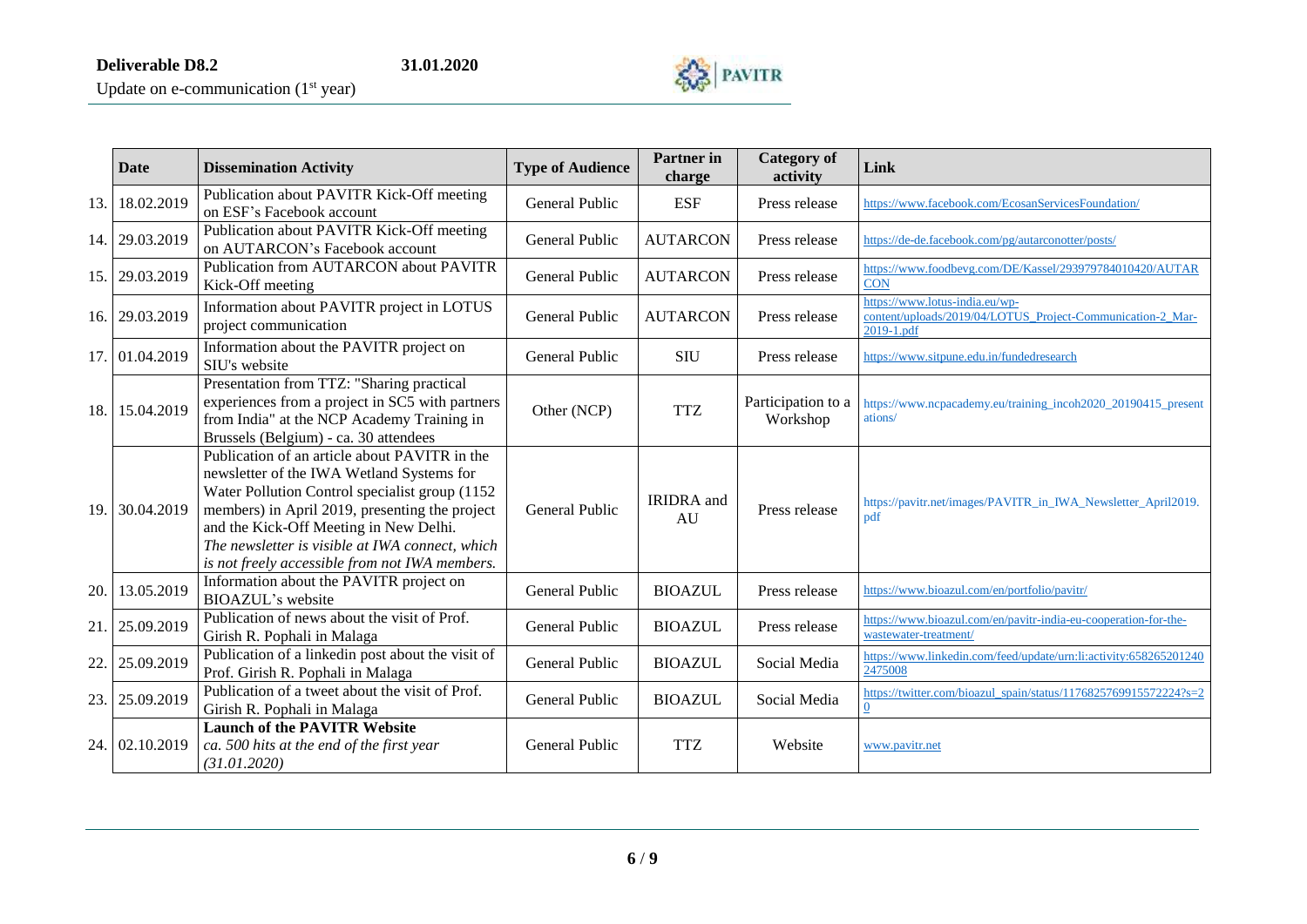

Update on e-communication  $(1<sup>st</sup> year)$ 

|     | Date           | <b>Dissemination Activity</b>                                                                                                                                                                                                                                             | <b>Type of Audience</b>                                    | Partner in<br><b>Category of</b><br>activity<br>charge |                               | Link                                                                                                                            |
|-----|----------------|---------------------------------------------------------------------------------------------------------------------------------------------------------------------------------------------------------------------------------------------------------------------------|------------------------------------------------------------|--------------------------------------------------------|-------------------------------|---------------------------------------------------------------------------------------------------------------------------------|
| 25. | 26.11.2019     | Publication from NEERI about PAVITR pilot<br>site visit in Nagpur                                                                                                                                                                                                         | General Public                                             | <b>NEERI</b>                                           | Press release                 | https://www.govserv.org/IN/Nagpur/1606374882945665/CSIR-<br>National-Environmental-Engineering-Research-Institute%2C-<br>Nagpur |
| 26. | 28.11.2019     | Publication from IRIDRA about PAVITR<br>meeting in Aligarh                                                                                                                                                                                                                | General Public                                             | <b>IRIDRA</b>                                          | Press release                 | https://www.foodbevg.com/IT/Florence/102825893127078/Iridra                                                                     |
|     | 27. 04.12.2019 | Workshop at the IWA Water and Development<br>Congress & Exhibition 2019- Applying<br>wetland technology in water and sanitation -<br>Colombo (Sri Lanka) – ca. 50 attendees                                                                                               | Scientific<br>Community<br>(Higher Education,<br>Research) | BOKU/AU/<br>AMU/<br>NEERI/<br><b>IRIDRA</b>            | Organisation of a<br>Workshop | https://www.waterdevelopmentcongress.org/wp-<br>content/uploads/2019/11/2019_IWA_WDCE_SriLanka_programme<br>-book_website.pdf   |
| 28. | 05.12.2019     | Information about the PAVITR project on<br>PESSL's website                                                                                                                                                                                                                | General Public                                             | <b>PESSL</b>                                           | Press release                 | http://metos.at/pavitr/                                                                                                         |
|     | 29. 05.12.2019 | Post on Facebook regarding all the ongoing EU<br>projects in 2019                                                                                                                                                                                                         | General Public                                             | <b>PESSL</b>                                           | Social Media                  | https://www.facebook.com/pesslinstruments/posts/15257933242384<br>19                                                            |
|     | 30. 05.12.2019 | Post on Facebook regarding all the ongoing EU<br>projects in 2019                                                                                                                                                                                                         | <b>General Public</b>                                      | <b>PESSL</b>                                           | Social Media                  | https://www.linkedin.com/feed/update/urn:li:activity:660827437463<br>2050688                                                    |
|     | 31. 05.12.2019 | Post on Facebook regarding all the ongoing EU<br>projects in 2019                                                                                                                                                                                                         | General Public                                             | <b>PESSL</b>                                           | Social Media                  | https://twitter.com/metos_austria/status/1202508619696295936                                                                    |
|     | 32. 07.12.2019 | Publication about the PAVITR project<br>participation at IWA WDCE2019 and about the<br>project meeting in Aligarh in the IWA<br>Newsletter of the Wetland Systems SG<br>The newsletter is visible at IWA connect, which<br>is not freely accessible from not IWA members. | General Public                                             | IRIDRA,<br>BOKU, AU<br>and AMU                         | Press release                 | No link available yet                                                                                                           |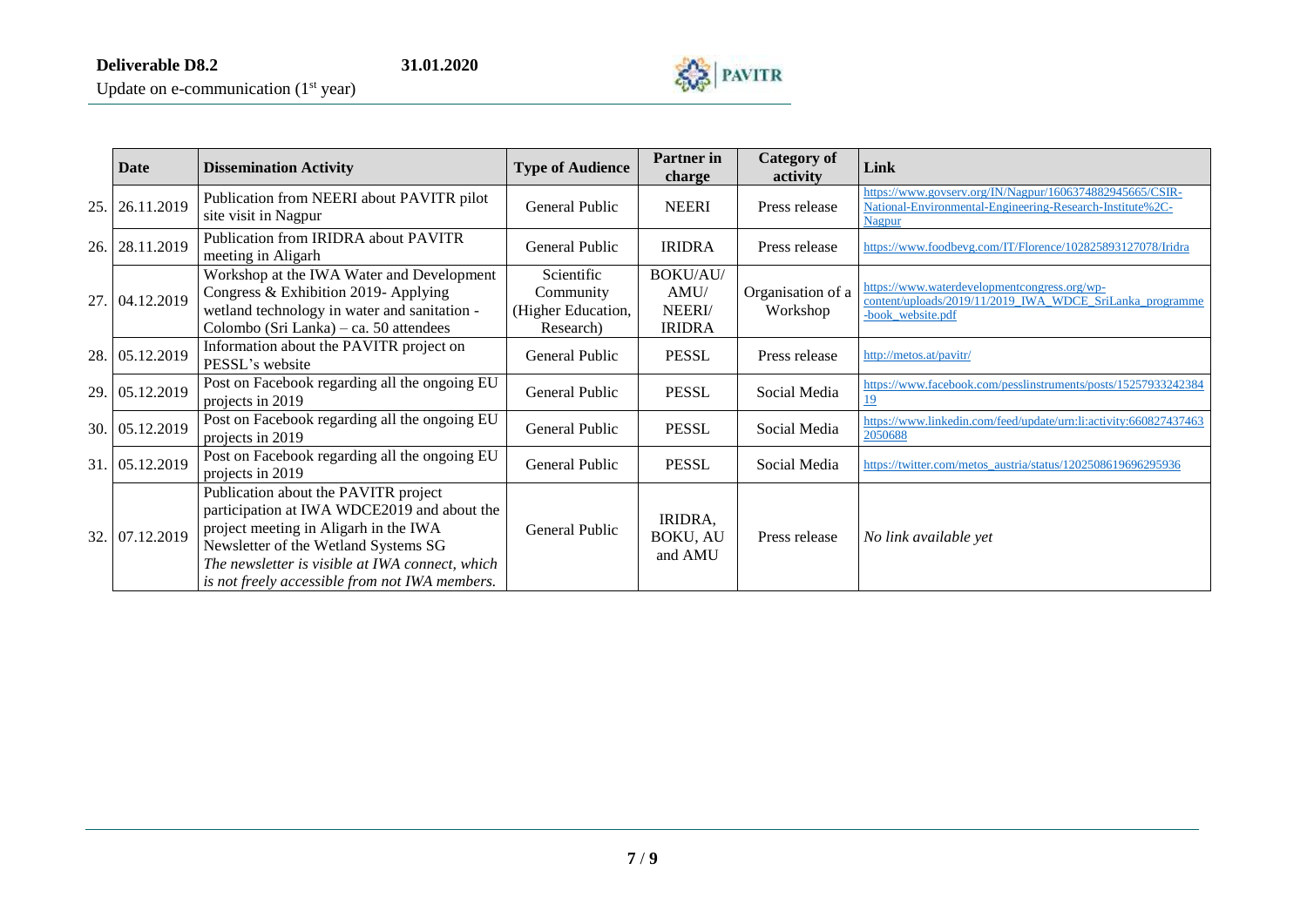

In the context of the deliverable D.1.1 (state-of-art Report), IRIDRA and ESF are currently preparing a first publication in form of a book chapter about the data collected from the Coep case study of the NaWaTech project (unpublished data). The book chapter is entitled "College of Engineering Pune Hostel Campus: an Indian Experience of sustainable wastewater treatment and reuse" and it will be published in the book "Circular Economy and Sustainability: Environmental Engineering, Policy, and Management" edited by Prof. A. Stefanakis and Prof. I. Nikolaou, Elsevier. The deadline for the chapter submission is 31.03.2020, so we can reasonably expect the book to be published after the summer 2020.

| Type of<br>publication    | <b>Title</b>                                                                                                        | <b>Authors</b>                                     | Titel of the Journal /<br><b>Proceedings / Books</b><br>series /Book (for<br>book chapters) | <b>Publisher</b> | <b>Year of</b><br>publication | Is this<br>publication<br>available in<br><b>Open-Access,</b><br>or will it be<br>made<br>available? | Is this a<br>peer-<br>reviewed<br>publication? | Is this a joint<br>public/private<br>publication? |
|---------------------------|---------------------------------------------------------------------------------------------------------------------|----------------------------------------------------|---------------------------------------------------------------------------------------------|------------------|-------------------------------|------------------------------------------------------------------------------------------------------|------------------------------------------------|---------------------------------------------------|
| Chapter in<br><b>Book</b> | College of Engineering Pune Hostel<br>Campus: an Indian Experience of sustainable<br>wastewater treatment and reuse | F. Masi, R.<br>Bresciani, A.<br>Rizzo, D.<br>Panse | Sustainability and<br>Circular Economy,<br>Volume 2                                         | Elsevier         | 2020                          | N <sub>o</sub>                                                                                       | No                                             | N <sub>0</sub>                                    |